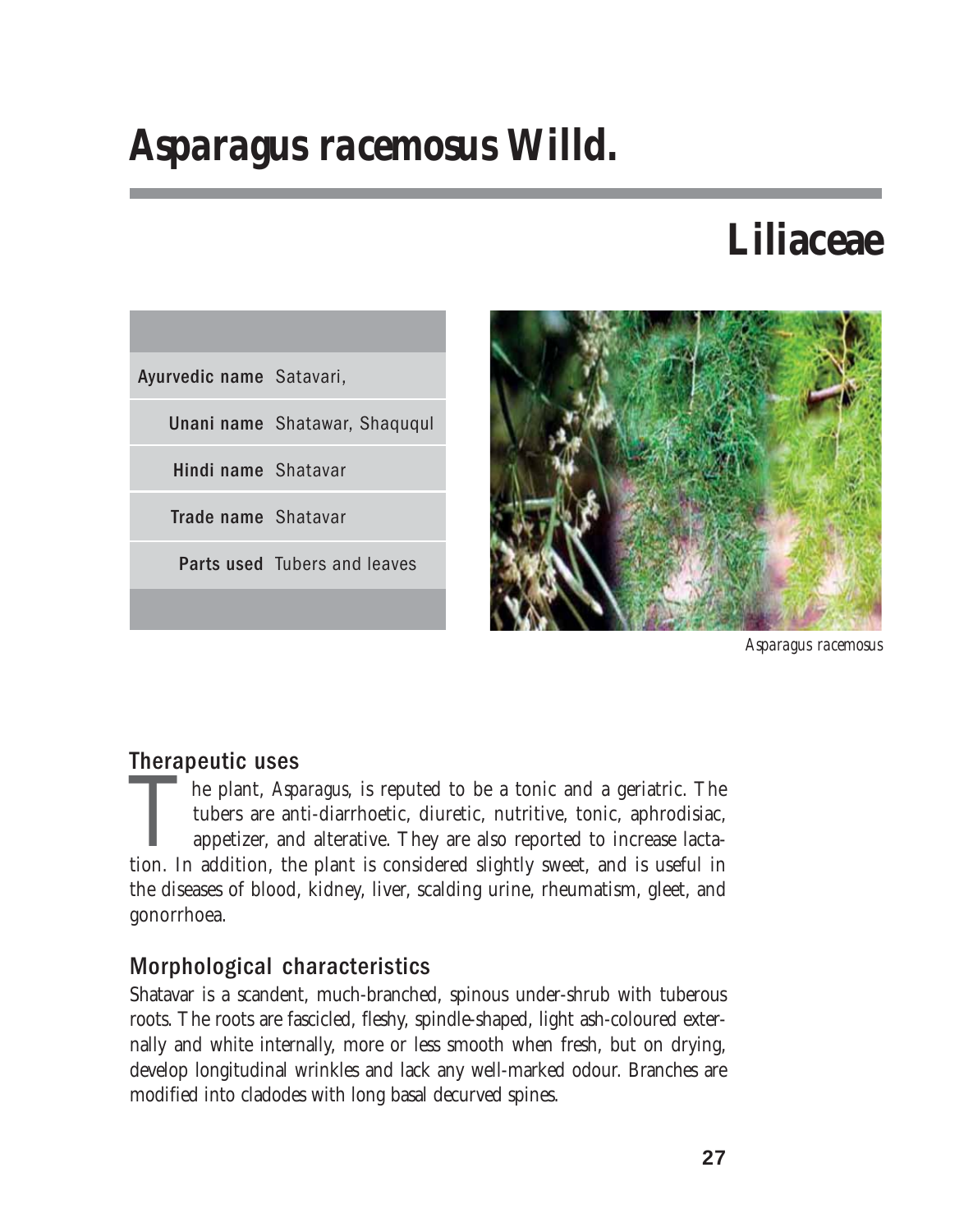#### Floral characteristics

Flowers are white, fragrant, and minute, about 3 mm long and occur in solitary or fascicled, 2.5–5 cm long, racemes. Fruit is a three-lobed, red coloured berry, up to 6 mm in diameter, with mottled seeds and oily endosperm. Flowering and fruiting occur in December–January.

## **Distribution**

Shatavar is common throughout the tropical and subtropical regions, particularly central India. It is also found up to an altitude of 1500 m in subtropical Himalayas. By nature, the plant is xerophytic and prefers the semi-arid to subtropical, cool environment.



*Asparagus racemosus* – mature and viable seeds

### Climate and soil

The plant prefers annual average rainfall of 600– 1000 mm or less, of which 85% is received during July to September. A well-drained fertile sandy-loam to clay-loam soil, with a pH of 6–8 is best suited for its cultivation with staking support. Shatavar can be grown in open land as well as under shade, but very high moisture levels result in rotting of root.

### Propagation material

Both seeds and crown rhizomes can be used for propagation. However, seeds are preferable on account of high production that makes up for low germination percentage in cultivation. Seeds may be

collected from March to May when their colour changes from red to black.

## Agro-technique<sup>1</sup>

#### Nursery technique

**P** *Raising propagules* Seeds are sown during the first week of June in well-prepared and raised nursery beds containing good amount of

*<sup>1</sup>* Agro-technique study carried out by

P NBPGR (National Bureau of Plant Genetic Resources), Pusa Campus, New Delhi – 110 012.

P NIPER (National Institute of Pharmaceutical Education and Research), SAS Nagar, Mohali – 160 062, Punjab.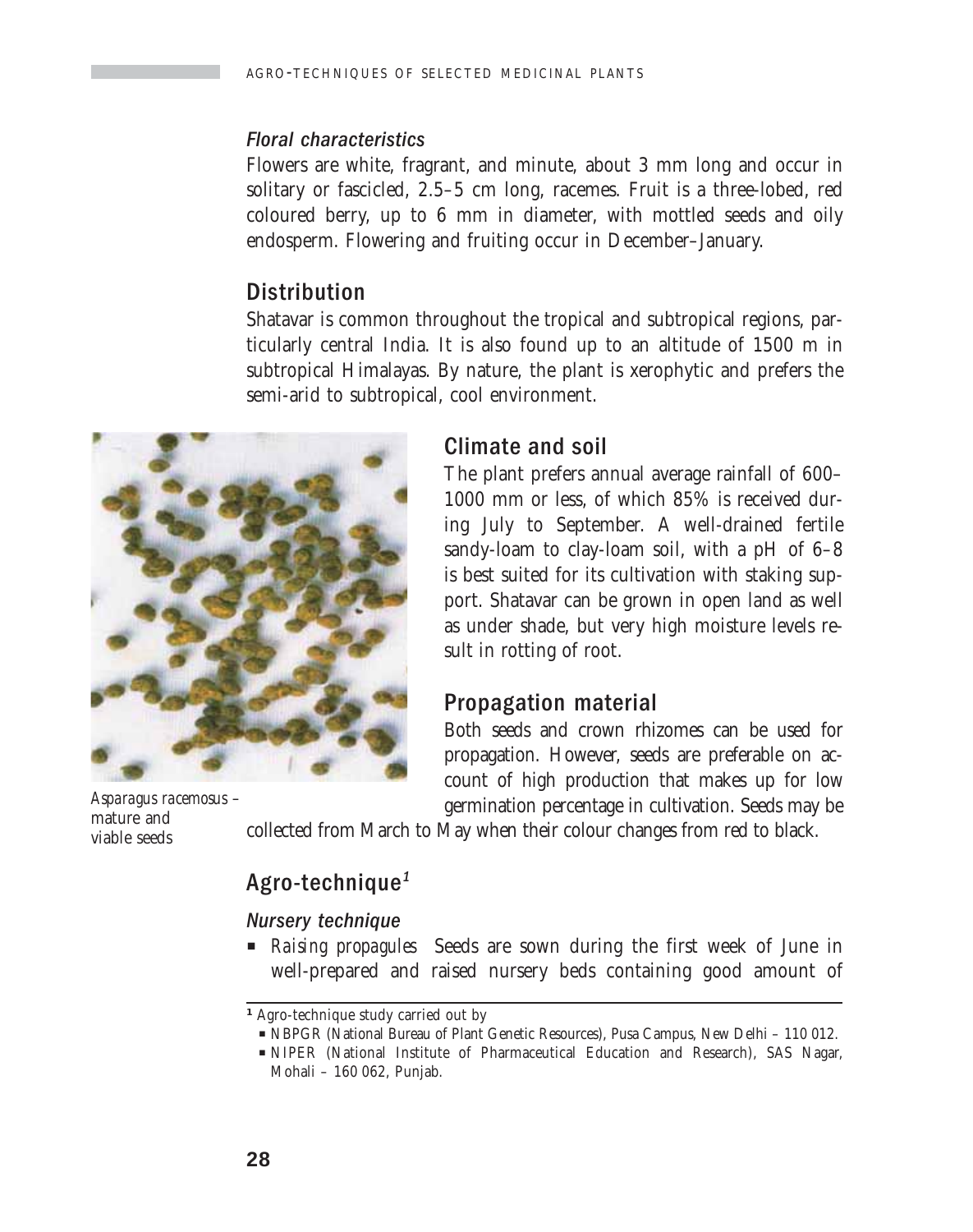FYM (farmyard manure). The beds should ideally be 10 m  $\times$  1 m in size. Seeds are sown in lines 5 cm apart and covered with a thin layer of fine sand. The beds are lightly watered at regular intervals using a rose water cane.

**Propagule rate and pretreatment** About 7 kg of seeds are required for raising seedlings for 1 hectare of crop. The seeds of satavar have a hard seed coat. To obtain early and higher germination percentage, presoaking in water is required for softening the seed coat. Higher germination is also achieved by soaking the seeds in cow urine for 24 hours. The germination commences after 20 days of sowing and is completed in 30 days.

#### Planting in the field

P *Land preparation and fertilizer application* The land should be given a deep disc ploughing, followed by harrowing and levelling. The field is normally divided into plots, keeping one irrigation channel in between two rows of plots. Ridges and furrows are made about 45 cm apart in the plots. About 10 tonnes of well-decomposed FYM is thoroughly mixed in the soil one month before transplanting. Shatavar further



*Asparagus racemosus* – crop view

requires a fertilizer dose of 60 kg nitrogen, 40 kg phosphate, and 40 kg potash per hectare for optimum growth and higher tuberous root yield. One-third of nitrogen and entire dose of phosphate and potash should be placed 10–12 cm deep in the rows before transplanting.

**F** *Transplanting and optimum spacing* The seedlings are ready for transplanting after 45 days of sowing. These are transplanted in field at the onset of monsoon in July. Ridges and furrows are made 45 cm apart and seedlings are transplanted on ridges, keeping the plant-to-plant distance at 15 cm. The ridge method of transplanting is superior in comparison to flat method. Optimum number of seedlings required per hectare using the recommended spacing is about 150 000.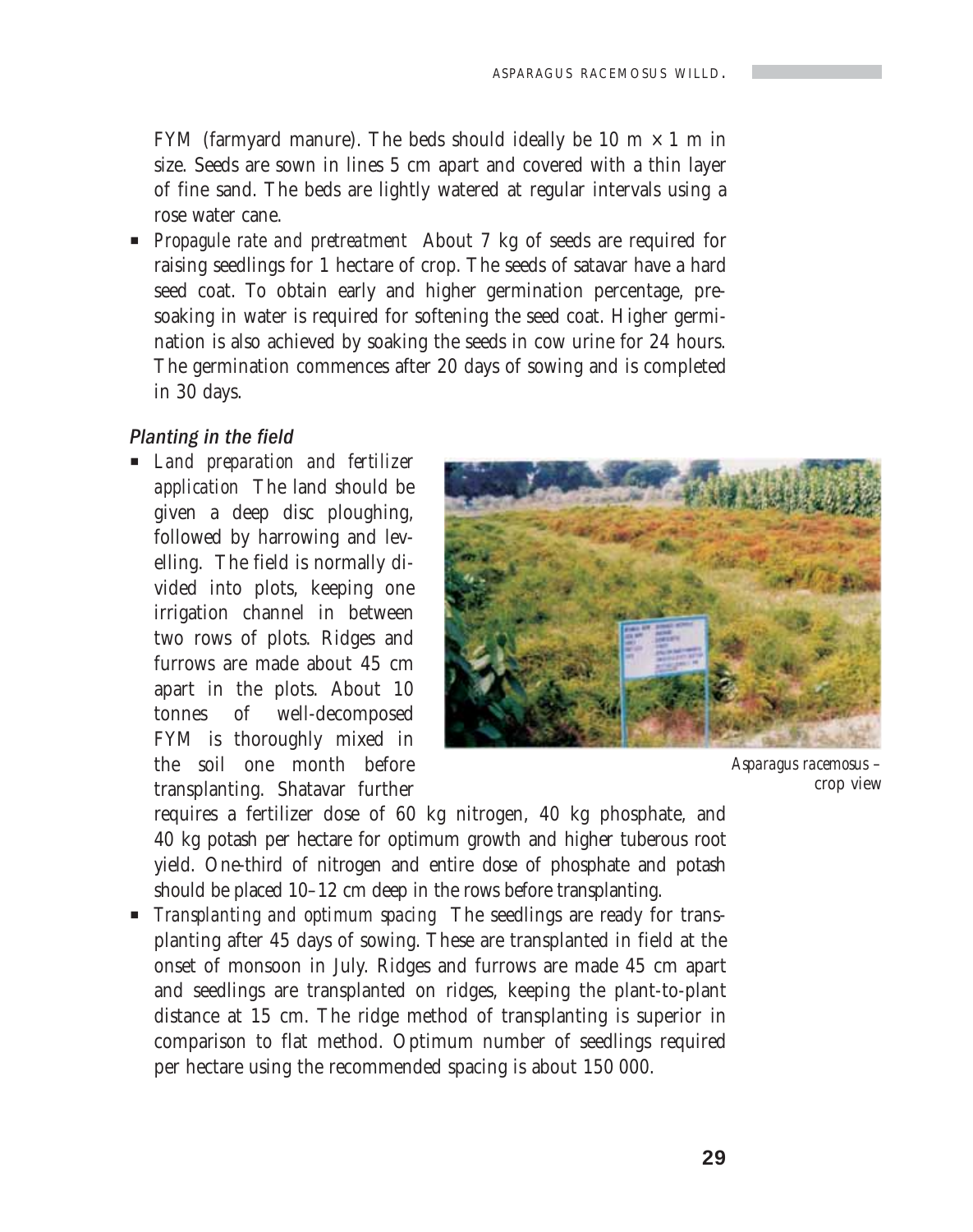- **P** *Intercropping system* Shatavar is normally grown as a monocrop, but it can be grown in inter spaces available in orchards having low light interception. Plants need staking material, thus poles or shrubs serve for support.
- *Interculture and maintenance practices* The balance two-third N is applied in two equal split doses at ridges during September and in late February. The fertilizer is broadcast in between the rows and mixed in soil followed by irrigation, if the soil is dry. Shatavar initially grows slowly for 60 days, which keeps inter-row space virtually vacant, allowing easy weed growth. It is necessary to carry out three weeding and hoeing operations to keep the field free from weeds for initial two-



*Asparagus racemosus –* harvested roots

month period. After two months, Shatavar grows enough to cover the inter-row spaces and prevents weed growth.

**P** *Irrigation practices* Water requirement of Shatavar crop is not much. It can be grown without irrigation in areas that receive 800–1200 mm of well-distributed rainfall. Irrigating the field once immediately after transplanting is a must for establishment of seedlings in field. The second irrigation is done after seven days of seedling establishment. If there is no rainfall and dry

spell prevails for more than 15 days, one more irrigation should be given. During winters, irrigation at 30-day intervals is enough for good growth. Irrigation should be done during seed formation stage and before harvesting of the tuberous roots for obtaining higher seed yield and easy digging of tuberous roots. Deficient soil moisture during March–June brings down root yield significantly. Hence, three to four irrigations during this period are essential.

**P** *Disease and pest control* No serious insects, pests, and disease have been reported in this crop.

#### Harvest management

**P** *Crop maturity and harvesting* The crop matures in 12 months after planting; however, for seed harvesting, it is recommended to be harvested only after 20 months. Rabi season, that is, November–December, is the best